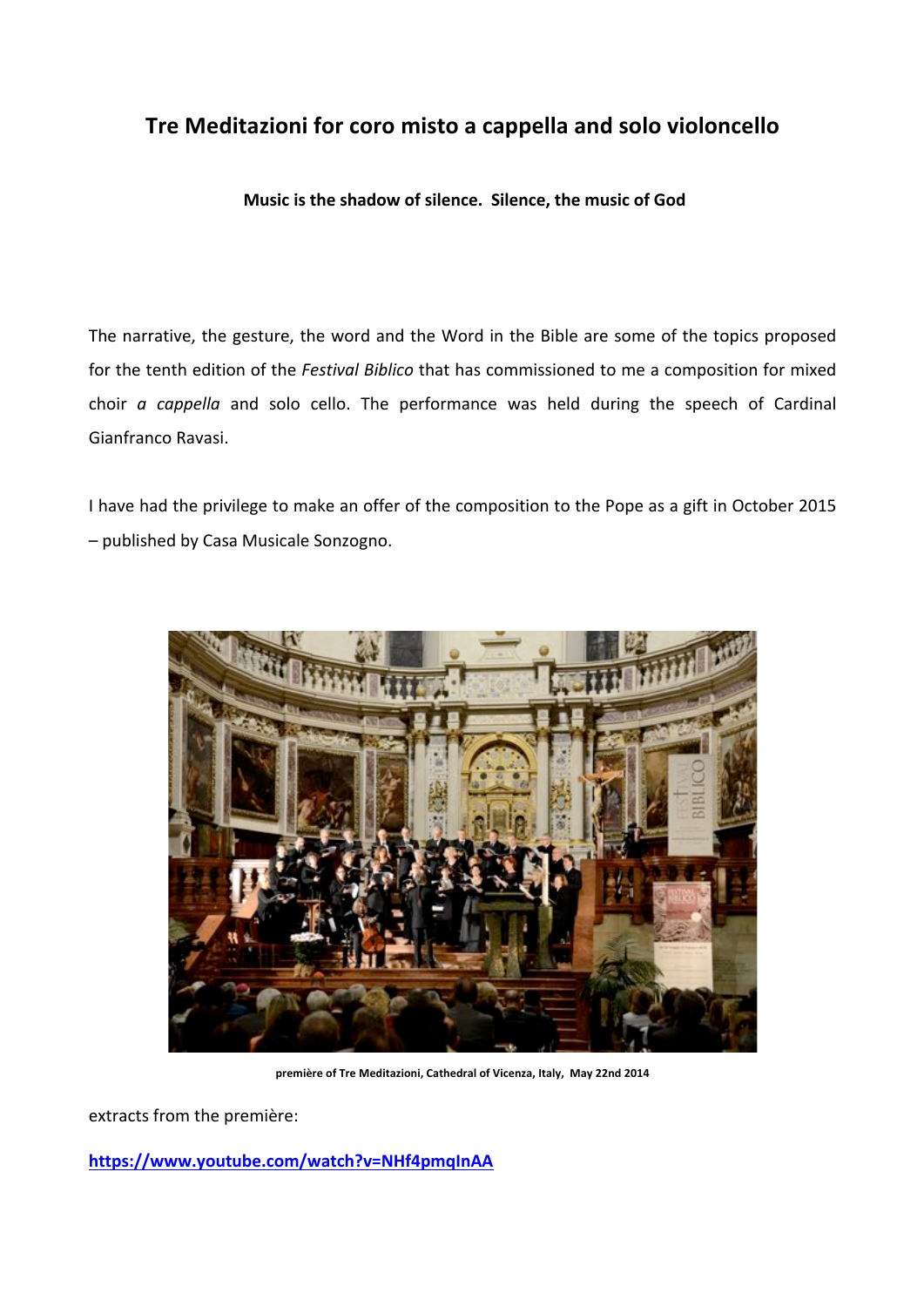The symbols entrust experiences and give an identity to the man.

Come l'attimo che avvolse quell'urna greca,

alunna del silenzio e del tempo tardivo.

E appeso all'assenza di tempo,

Il mio dito la sfiora,

ed essa annuisce,

acconsente.

 **(Meditazione Prima)** 



*Abstract) words) are) as) ancient) coins) whose) concrete) images) have) been) worn) from) use) in) the)* continuous exchange of speech.

Parable and symbol share the same etymological root and from them, the Three Meditations shape and carve the silence.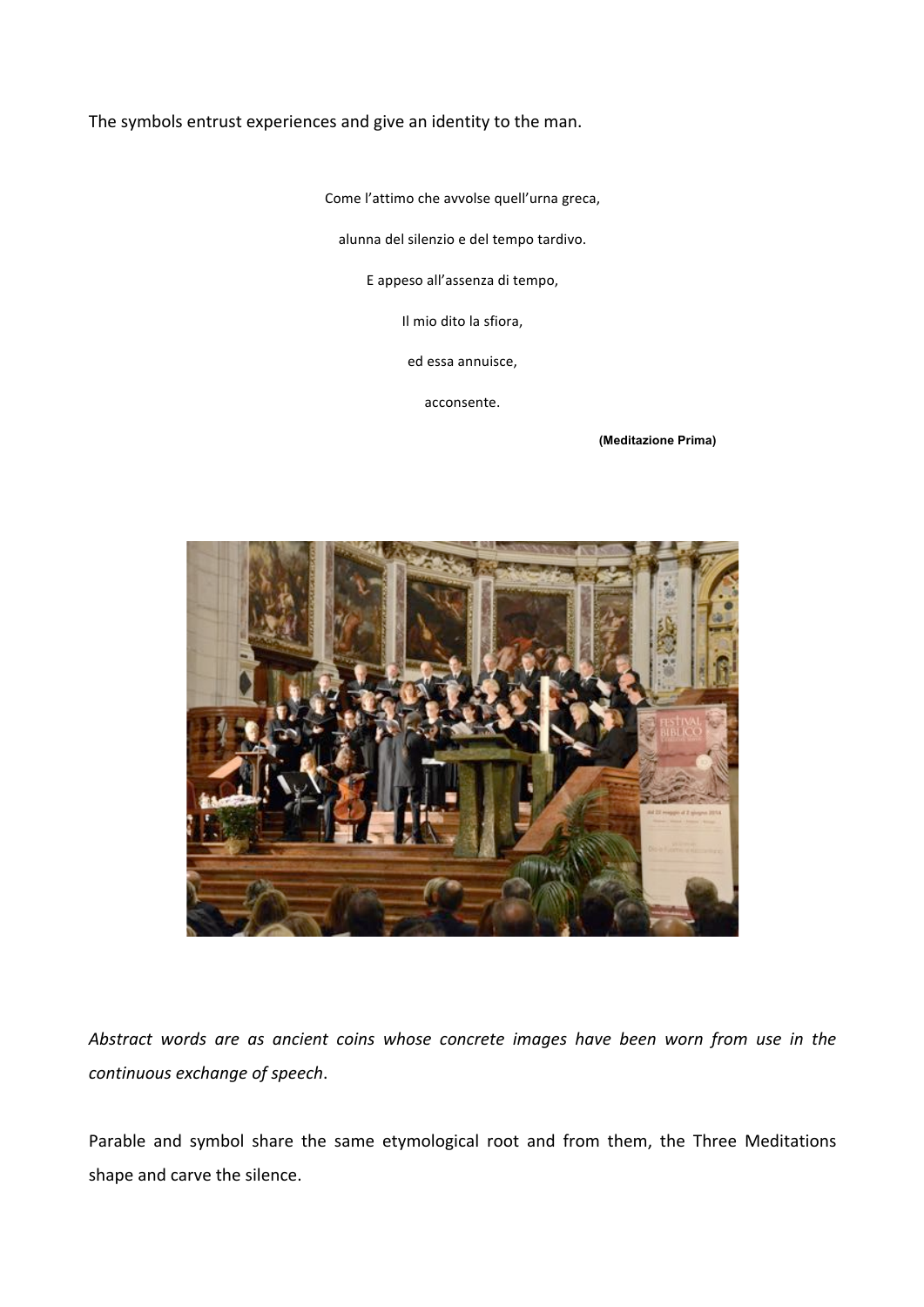

The man inherits symbols and transmits intentions. Finally, through symbols, the sound adds an extra meaning to weave its small part composed by an infinite texture of ideas and visions that can almost miraculously connect us today to a human being, an entire culture that lived at a distant point, in an ancient space. The sound as an element of union along space and time.

Time uppercase, without article.

*We cannot serve the Word better than by being silent and listening, wrote Johannes Tauler. Both* actions are essential conditions of the music, complete mirror of infinity - inherent attribute of language.

Music is the shadow of Silence. Silence, the Music of God. The silence encloses it.

Despite the music lives through the time - and exists through it - it represents a gesture that will certainly not be a victim of its container, unlike the non performing arts that suffer the course of time. It is an art that has the need of the human being, of his participation, to continue existing. Every performing art is the marvelous blending between *ποιεῖν* and *πράττειν*: the wonderful union between creation, mastery and skill.

Time encloses it: the notion and intention of a faith in human kind.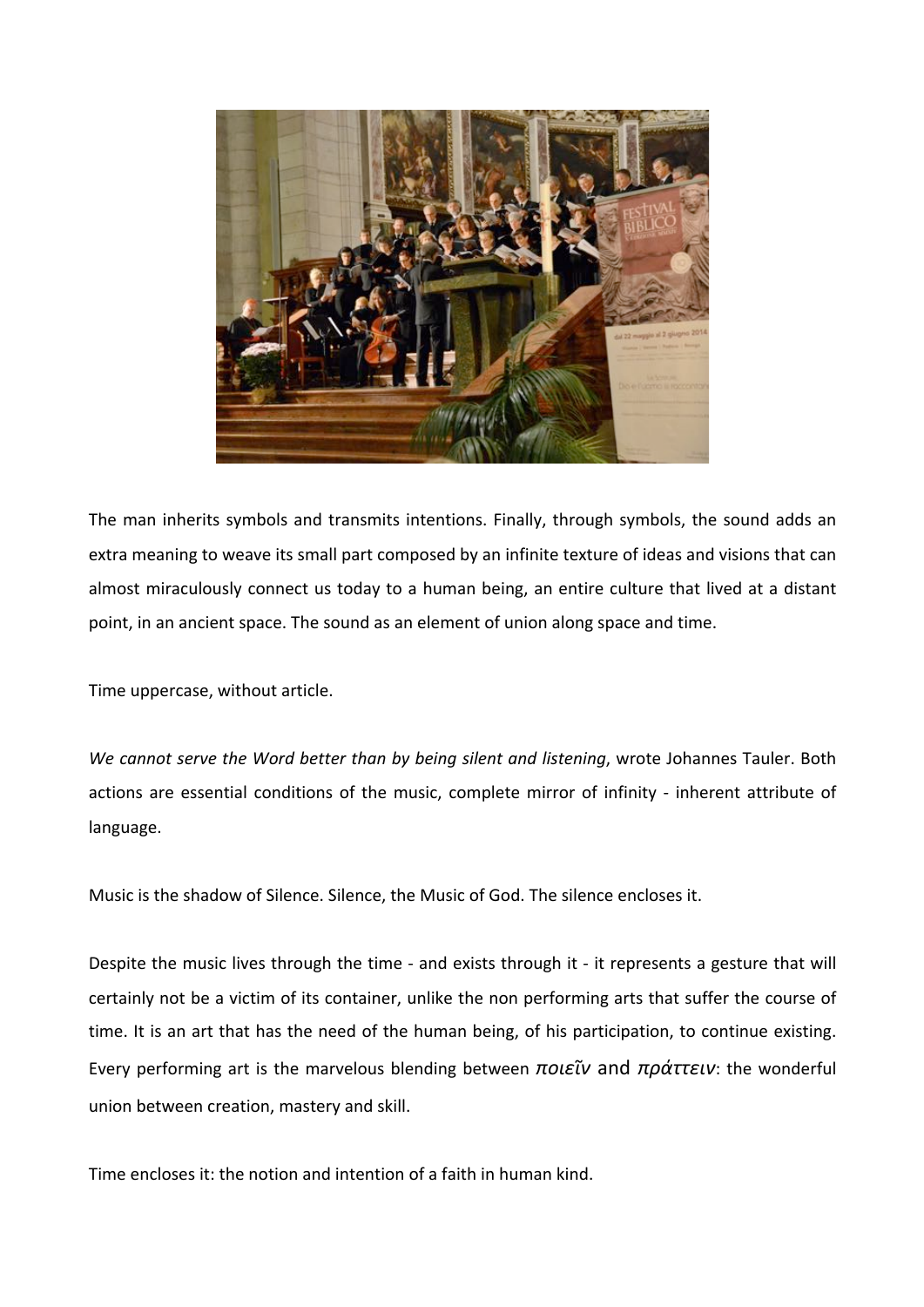## Jorge A. Bosso



**CA.** Heitmann

- Une création de Jorge Bosso digne d'illustrer un film de Tim Burton ne fut pas éclipsée par Martha Argerich en solo ...

Martha Argerich Festival, Lugano July 2007, Diapason Magazine

On January 2014 Decca released my version of Piazzolla's Las Cuatro Estaciones Porteñas performed by Enrico Dindo and I Solisti di Pavia. During the same year I premiered my Tre Meditazioni for mixed choir a cappella and solo cello at the cathedral of Vicenza, commissioned by the Festival Biblico during the opening speech of the cardinal Gianfranco Ravasi. I have had the privilege to make an offer of the composition to the Pope as a gift in October 2015 - published by Casa Musicale Sonzogno.

On the fall of 2014 I conducted the premiere of VALENTINA! Un violoncello a fumetti at Teatro Fraschini with Enrico Dindo and I Solisti di Pavia.

On 2018 I was commissioned two major works - Der Dichter spricht Schumann/Bosso and Das Buchstabenhaus - by the Wiener Staatsoper.

During the last years I composed music that has more to do with a conceptual idea, at the research of a transcendental, metaphysical thought. Result of my compositional path is Kohelet for solo violin, solo cello and mixed choir based on the holy book Ecclesiastes; Duo I and Duo II for violin and cello; Piano Trio for violin, cello and piano, String Quartet N°1/Lachrymose; Requiem for mixed choir, soprano and solo cello; MOSHEE for solo cello and 17 strings; Bridges based on the Preludes and Fugues op. 87 by Shostakowitsch for female choir and ensemble; Je Suis Surikov Kazakh Russe for baritone, solo violin, solo cello, Russian folk group, string orchestra, percussionists, mixed choir and children choir commissioned by the Municipality of Krasnovarsk.

All the works have been performed in different cities and countries: Moscow (Tchaikovsky Conservatory Bolshoi Hall), Saint Petersburg (Bolshoi and Small Hall of the Philharmonic Society), Nizhny Novgorod (Kremlin Hall), Krasnoyarsk (Philharmonic Hall, Opera and Ballet Theatre), Petrozavodsk (Philharmonic Hall), Salzburg